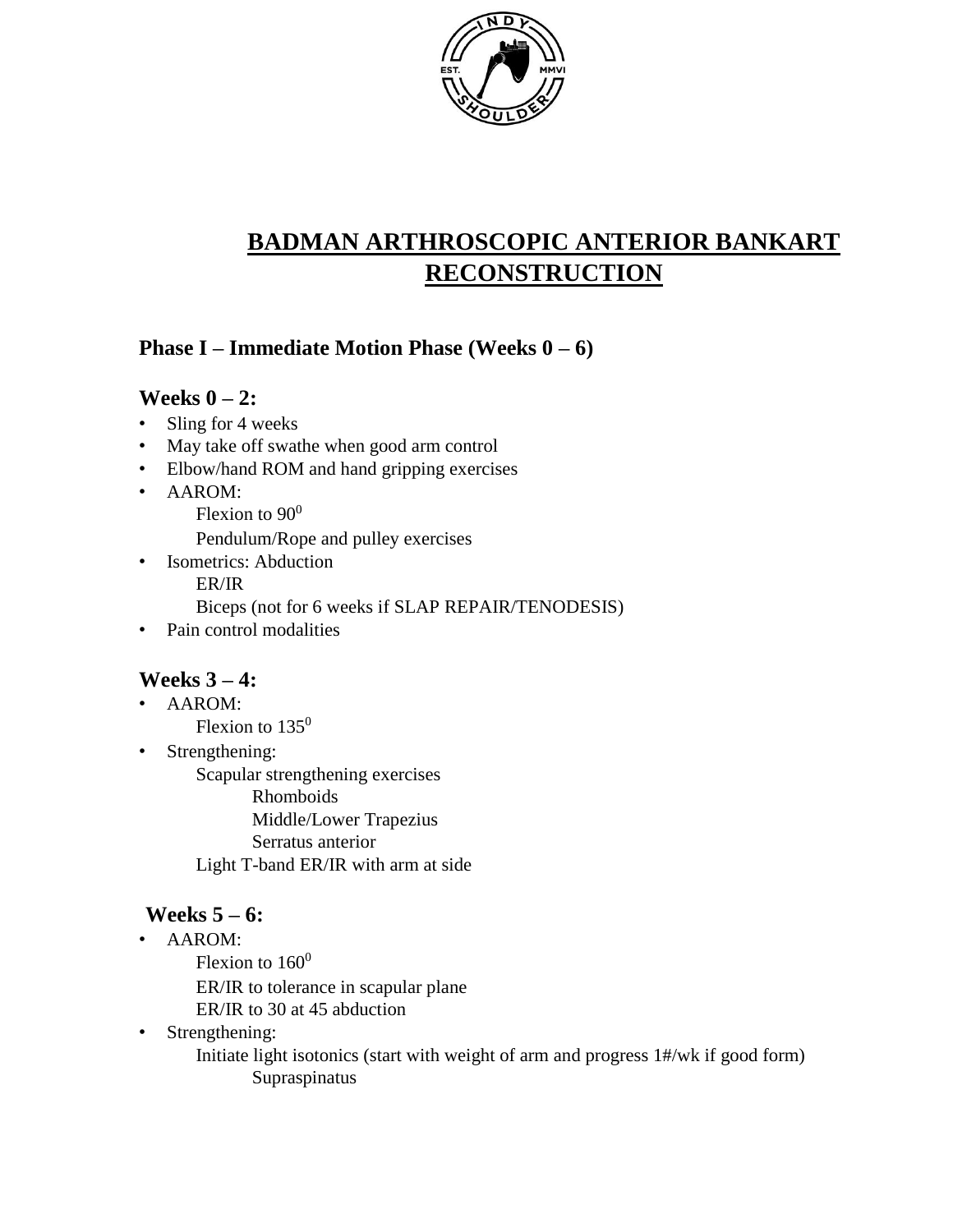

ER/IR Prone horizontal abduction Biceps (not if SLAP lesion) Manual resisted diagonal patterns

- Initiate light rhythmic stabilization/proprioception drills
- Initiate UBE

#### **Phase II – Intermediate Phase (Weeks 7 – 15)**

#### **Weeks 7 – 9:**

• AAROM (progress to full ROM): Flexion to  $180^\circ$ 

ER to 90° at 90° abduction

IR to 85° at 90° abduction

Begin gentle self-capsular stretches

- Strengthening: Progress weight/reps of RTC and scapular strengthening program
- Progress proprioception drills to single arm and closed chain with ball against wall

#### **Weeks 10 – 15:**

- Continue ROM/flexibility exercises
- Continue self-capsular stretches
- Strengthening:

Continue RTC/scapular strengthening program

Initiate isokinetic strengthening in neutral (high speed/high reps)

Initiate general shoulder strengthening with shoulder precautions at 12 weeks

Bench press (narrow grip, arms in front of plane of body)

Pull downs (narrow grip, in front of body)

Shoulder press (dumbbells, in front of body, elbows close to side) Push-ups (narrow width, keep shoulders above elbow height)

- Initiate plyometric program (2 handed  $\rightarrow$  1 handed)
- Isokinetic ER/IR test in modified neutral (90  $\&$  180 $\degree$ /sec) at 12 weeks

### **Phase III – Advanced Phase (Weeks 16 – 23)**

• Continue all flexibility exercises: ER/IR stretch Flexion stretch